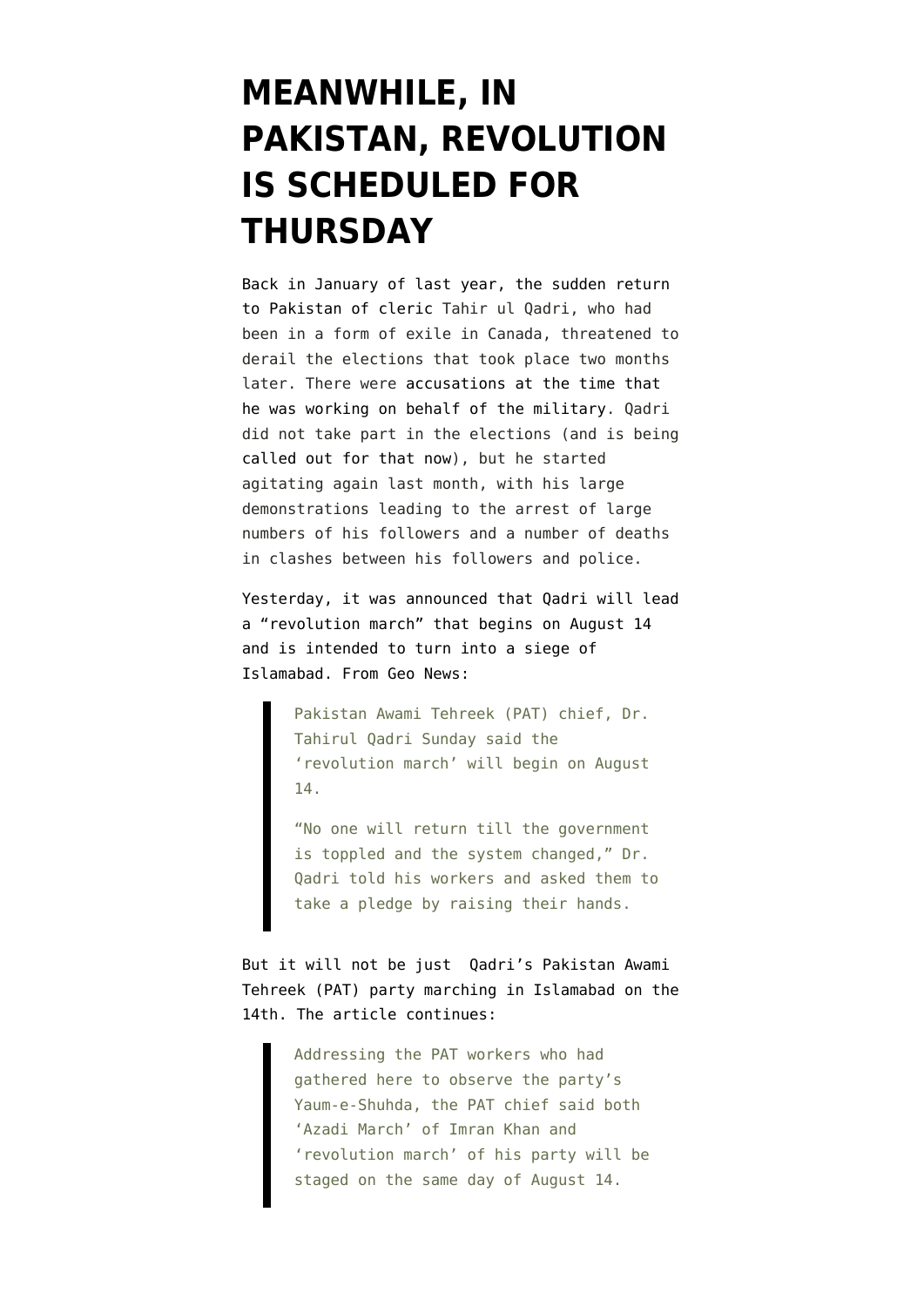Dawn is now [counting down the days to the](http://www.dawn.com/news/1124656/azadi-march-madness-3-days-to-go) [march](http://www.dawn.com/news/1124656/azadi-march-madness-3-days-to-go) (and somehow they borrow from the NCAA basketball tournament to call this march madness), and frame the major questions the demonstrations pose:

> The Pakistan Tehreek-i-Insaf's (PTI) Azadi March and the Pakistan Awami Tehreek chief Dr Tahirul Qadri's 'Revolution March' will now storm the capital together, further intensifying the stand-off with the government.

Many questions remain unanswered at this stage. Will Imran's 'peaceful' rally be hijacked by Qadri's more volatile protesters? Whose demands is the combined march really about — Qadri's, or Imran's?

Will speculations of a military intervention push the situation beyond the point of no return for Nawaz and co.?

Pakistan's government continues to [negotiate](http://tribune.com.pk/story/747053/revolution-march-govt-may-allow-qadri-but-not-minus-curbs/) [with the groups](http://tribune.com.pk/story/747053/revolution-march-govt-may-allow-qadri-but-not-minus-curbs/) and refuses to release the 1500 Qadri supporters who have been jailed. Significantly, the government also has [called an](http://www.pakistantoday.com.pk/2014/08/11/city/islamabad/3000-fc-troops-called-to-guard-islamabad/) [additional 3000 federal troops to Islamabad](http://www.pakistantoday.com.pk/2014/08/11/city/islamabad/3000-fc-troops-called-to-guard-islamabad/) to shore up preparations already undertaken by the military:

> Pakistan Army's 111 Brigade, Rangers, elite force and intelligence agencies personnel have already been assigned security duties in Islamabad as PTI and PAT gears up for a march towards the capital to oust the government on August 14.

> The federal government called in military to Islamabad, from August 1 by invoking Article 245, for assisting the civil authorities in maintaining law and order situation of Islamabad for three months.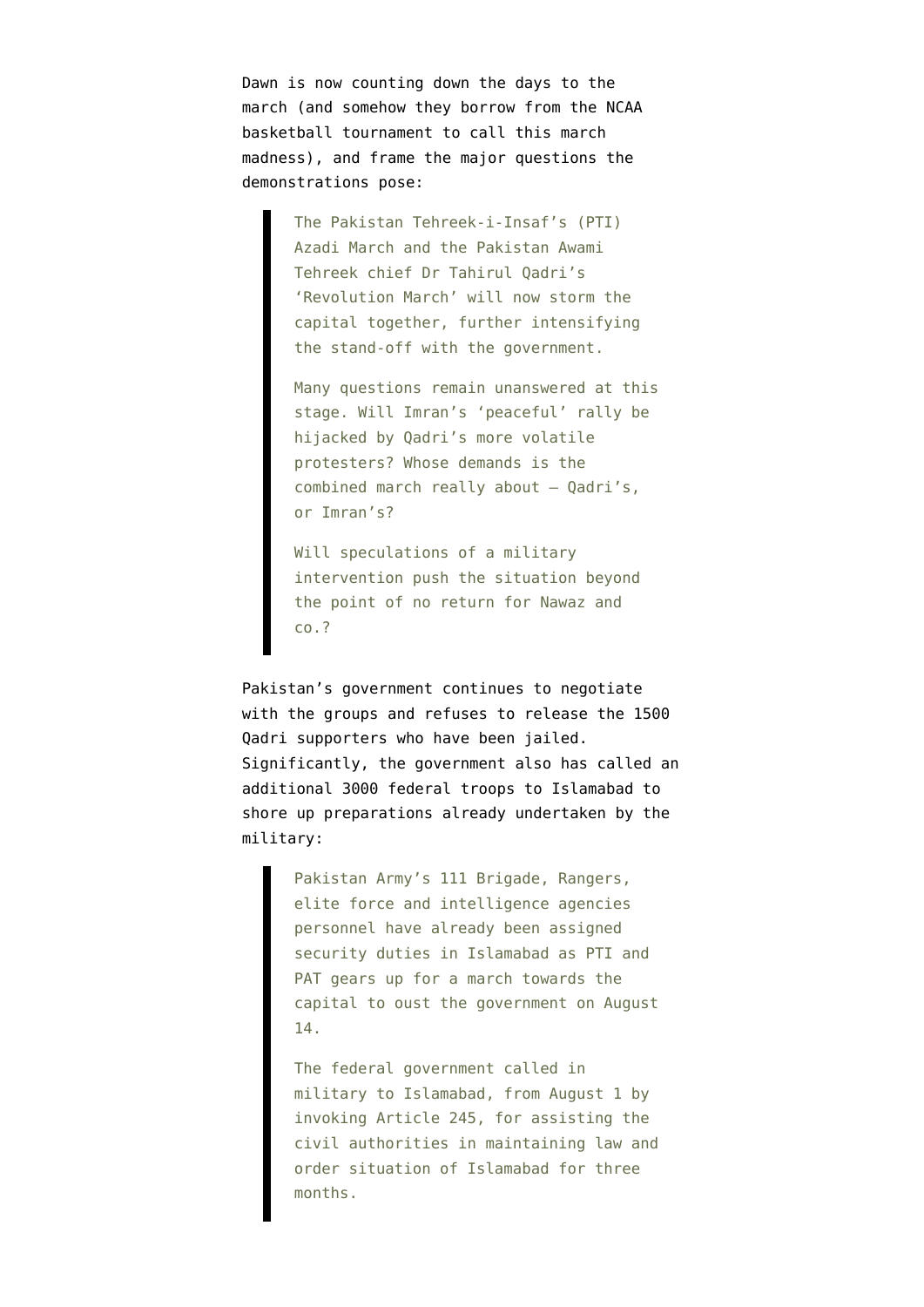Ironically, despite his government calling in the military to deal with the chaos surrounding the march, [Prime Minister Nawaz Sharif is](http://www.dawn.com/news/1124660/who-is-orchestrating-long-marches-questions-nawaz-sharif) [accusing former military dictator Pervez](http://www.dawn.com/news/1124660/who-is-orchestrating-long-marches-questions-nawaz-sharif) [Musharraf \(](http://www.dawn.com/news/1124660/who-is-orchestrating-long-marches-questions-nawaz-sharif)and by extension, Pakistan's military) of being behind the movement:

> In a speech that addressed the ongoing political crisis in the currently, the prime minister on Monday asked who is behind the calls for revolutions and marches in the country.

"I can't help but laugh at the agendas of these long marches," Nawaz Sharif said, indirectly referring to Pakistan Tehreek-i-Insaf (PTI) and Pakistan Awami Tehreek (PAT).

"It hurts and confuses me – who has given them these agendas?"

/snip/

The government has accused "Musharraf's friends" of being behind the political chaos in the country, with PTI and PAT leaders Imran Khan and Tahirul Qadri calling for the prime minister to step down with a march on August 14.

In a veiled reference to former military ruler General (retired) Musharraf, he asked why those who invited the war on terror in Pakistan are not held accountable.

"Have we not learned lessons from what this country has suffered? The constitution has been uprooted, rule of law has been flouted…we suffered billion of dollars in losses [as a result of Pakistan's involvement]. Who sowed the seeds of terrorism?" he asked.

"Who is going to hold them accountable?"

This week promises to be very revealing about the future of Pakistan's politics. And shouldn't